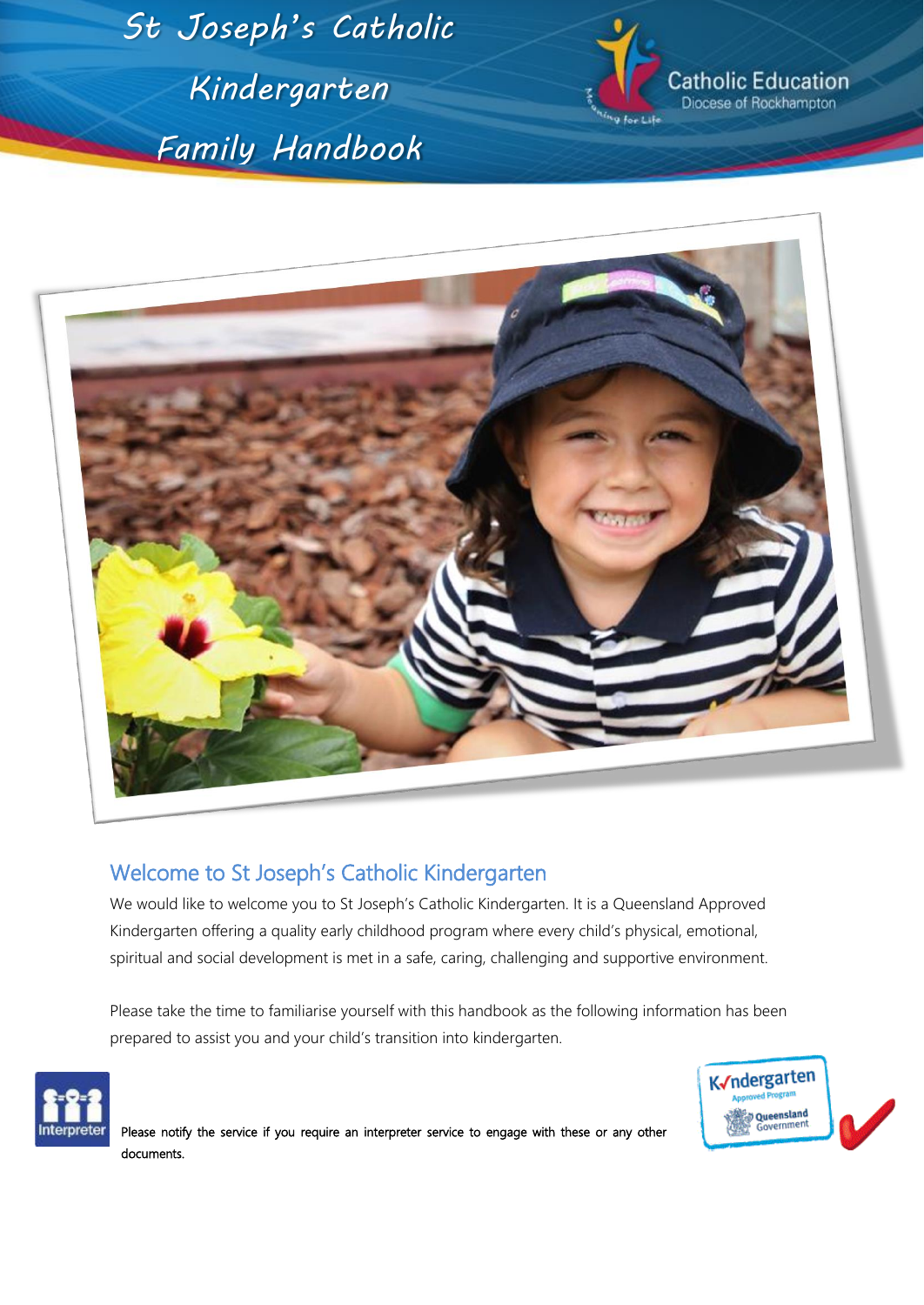# Hours of Operation

- Monday, Tuesday & alternate Wednesdays: 8.25 am 3.00 pm
- Thursday, Friday & alternate Wednesdays: 8.25 am 3.00 pm

# Contact Details

Address: 15 Hospital Road, Biloela, QLD. 4715 Email: sjbi\_elc@rok.catholic.edu.au Website: https://www.rok.catholic.edu.au/st-joseph-s-catholic-kindergarten-biloela/ Phone: 0439 306 331

## Fees:

Daily Fee (kindergarten-age child): \$36.00 Daily Fee (additional days or children not of eligible kindergarten-age): \$44.00

## CATHOLIC EDUCATION, DIOCESE OF ROCKHAMPTON: MISSION STATEMENT

# Our Mission

Inspired by the person and teaching of Jesus Christ, we serve the communities of the Catholic Diocese of Rockhampton.

We provide

- Life-long faith education
- Religious education
- Relevant, holistic, quality education
- Assisting all in their search for meaning for life.

# Philosophy Statement

## We believe our environment offers:

- Engagement of the child in meaningful real-life experiences as well as encouraging them to effectively participate in our rapidly changing and globalised world.
- The children engage in contexts that provide for learning about justice, peace and ecological sustainability.
- Opportunities for learners to be actively involved in gathering and processing information about their environment.
- Supportive and respectful contexts where everyone's ideas and misconceptions are challenged.

#### We believe children:

- Possess a natural curiosity and wonder about their world and their God.
- Are all able and competent.
- Engage with their world through a diversity of learning styles.
- Are unique.
- Are part of a wider cultural community.
- Bring prior knowledge and past experiences to every learning experience to construct meaning.
- Have the right to access an education that provides them with the necessary knowledge and skills to participate fully in their world.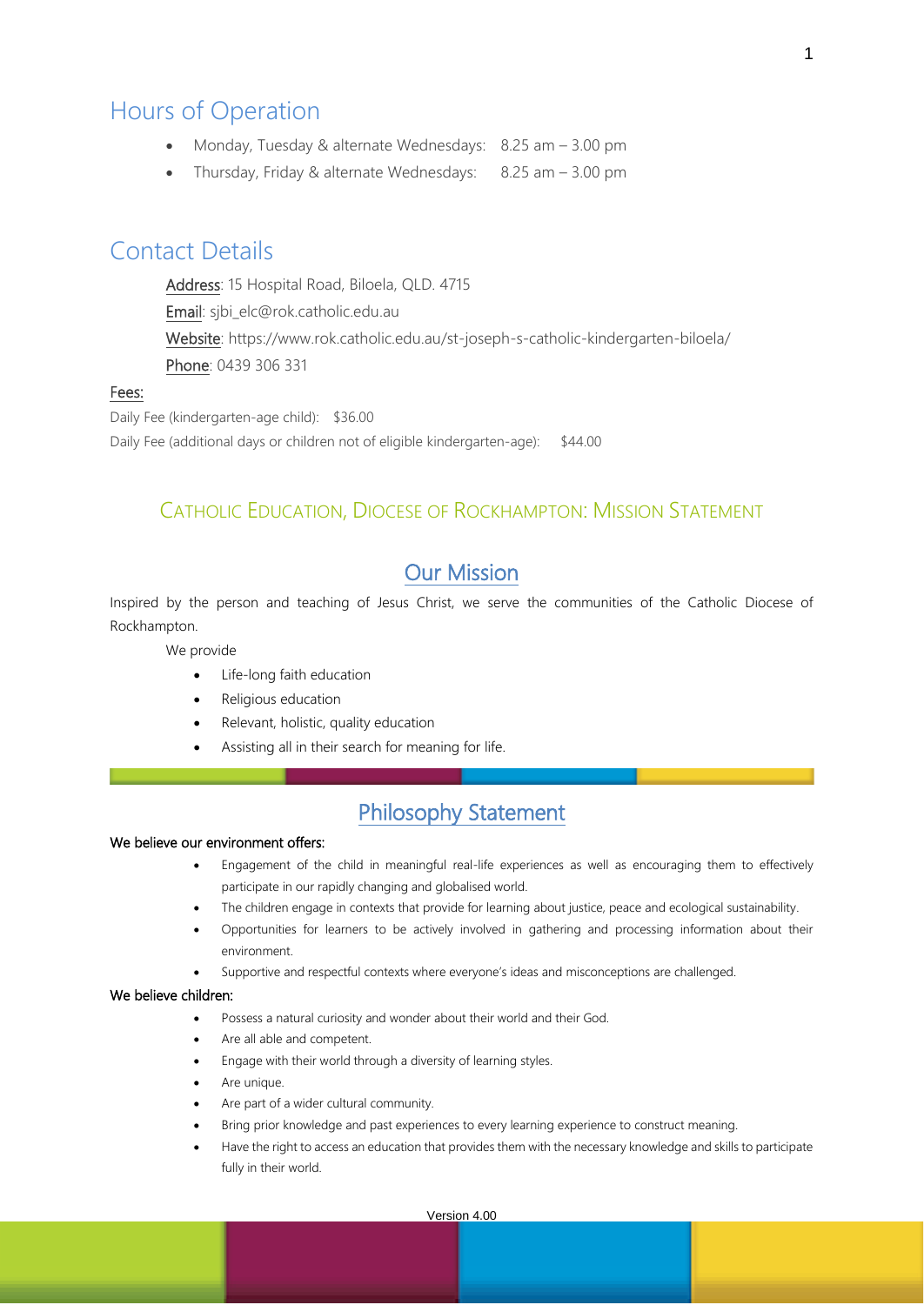#### We believe that in our relationship with families:

- Educators should engage in meaningful partnerships.
- That sharing in open communication with parents and carers, allows us to gain an insight into the child as a learner.
- It is important to strengthen connections with families through regular conferencing and interactions.
- We value the contributions of families as it facilitates in the building of partnerships and community.
- Establish cultures where we learn from one another.
- Collaboratively make decisions shared wisdom approach.
- Provide professional support to one another.
- Seek out latest developments and research with regard to early childhood education.

#### In relationships with community, we believe in:

- A culture of community where all members' contributions are valued.
- Deeper understanding and relationship building with the extended community.
- Involving community members in decision-making therefore providing multiple perspectives and insight.
- An essential connection with the diocese, parish and school.

#### Therefore, we see our role as educators, to:

- Respect the integrity of every child and family.
- Form positive relationships with children and their families.
- Acknowledge and partake in inclusive practices that are responsive to the diversity of learners.
- Offer a multiplicity of rigorous experiences that challenge and inspire the learner.
- Provide well-informed learning practices that are reviewed regularly to ensure relevance.
- Build positive and meaningful relationships with every child and family.
- Allow time to wonder and build a relationship with God.
- Nurture the innate spirituality of all those who are members of our centre community.
- Ensure the wellbeing and holistic development of the child.
- Co-create playspaces where the contributions of children are given priority.
- Encourage learners to express their ideas, ask questions and offer responses.
- Actively respond to those contributions.
- Respect every child's history, culture and community.
- Provide continuity and routine.
- Provide an extensive range of teaching and learning principles where children are challenged and supported to deepen their understandings.
- Ensure safe and ethical practices are in place.
- Model and engage in reflection with children.
- Commit to ongoing critical analysis of practice and professional development.

In this document, when we refer to 'parents', this also includes 'carers' and extended family who have the responsibility of primary care of their child.

## KEY CONTACTS

Early Learning & Care Consultant: Tracey Novak Phone: 07 4994 8036 Email: [tracey\\_novak@rok.catholic.edu.au](mailto:tracey_novak@rok.catholic.edu.au)

Assistant Director Administration: Mark Effeney Catholic Education Office (Details below) Phone: 07 4994 8000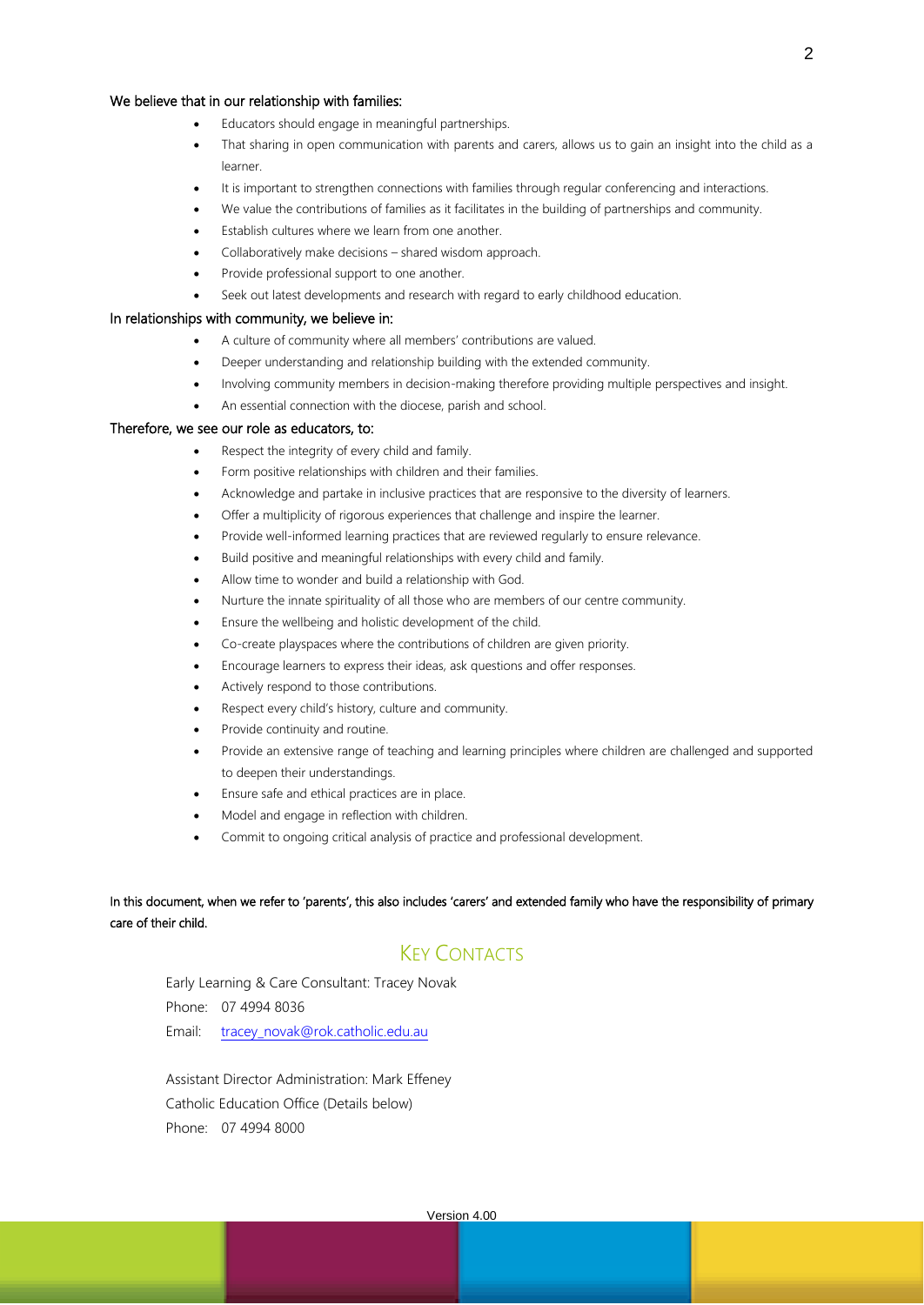In addition, all our charity-based kindergartens are managed through Catholic Education Diocese of Rockhampton (CEDR).

## Governing Body: QCEC Catholic Education- Diocese of Rockhampton

| Penola Place                   | 143 West St                             |
|--------------------------------|-----------------------------------------|
| Level 3/143 Edward Street      | Rockhampton QLD 4700                    |
| Brisbane QLD 4000              | Postal Address                          |
| Postal Address                 | <b>PO Box 524</b>                       |
| <b>GPO Box 2441</b>            | Rockhampton QLD 4700                    |
| Brisbane QLD 4001              | Phone: (07) 49948000                    |
| Phone: (07) 33165800           | Email: kindergarten@rok.catholic.edu.au |
| Web: www.gcec.catholic.edu.au/ | Web: www.rok.catholic.edu.au            |

## **GOVERNANCE**

#### As an Approved Kindergarten centre, we are committed to the following:

- Advocating for the rights and best interests of the child;
	- Viewing children as successful, competent and capable learners;
	- Promoting equity, inclusion and diversity;
	- Valuing Australia's Aboriginal and Torres Strait Islander cultures;
	- Respecting and supporting the role of parents and families;
	- Providing best practice through the provision of a four-year University Qualified teacher and qualified educators;
	- Communicating regularly with families;
	- Providing a program that supports children's early learning with a focus on early literacy and numeracy, building positive relationships with others, emotional well-being, motor development and wonder about their world and God.

### (Please refer to our centre's philosophy for a comprehensive statement of beliefs)

The centre is required to adhere to a number of guiding documents to fulfil its commitment as an 'Approved Kindergarten' and QCEC affiliated kindergarten. These include: Kindergarten Policies and Procedures, the Education and Care Services National Law and Regulations, The Queensland Kindergarten Learning Guideline, Religious Understandings in the Early Years, The Child Safety Curriculum (Early Childhood) and a Quality Improvement Plan. All documents are available to families on request.

#### School Board

We believe that parents' contribution to the centre is vital in the ongoing success of the centre's operation and delivery. The School Board plays an



important role in providing a parent perspective and offering a voice for families. We have a significant connection with our Catholic School and endeavour to work collaboratively with the school to ensure children and families are part of the wider school community.

The School Board aims to ensure that effective communication exists between all key stakeholders of the centre. Relevant information pertaining to the centre may be tabled at the School Board meetings through your teacher,

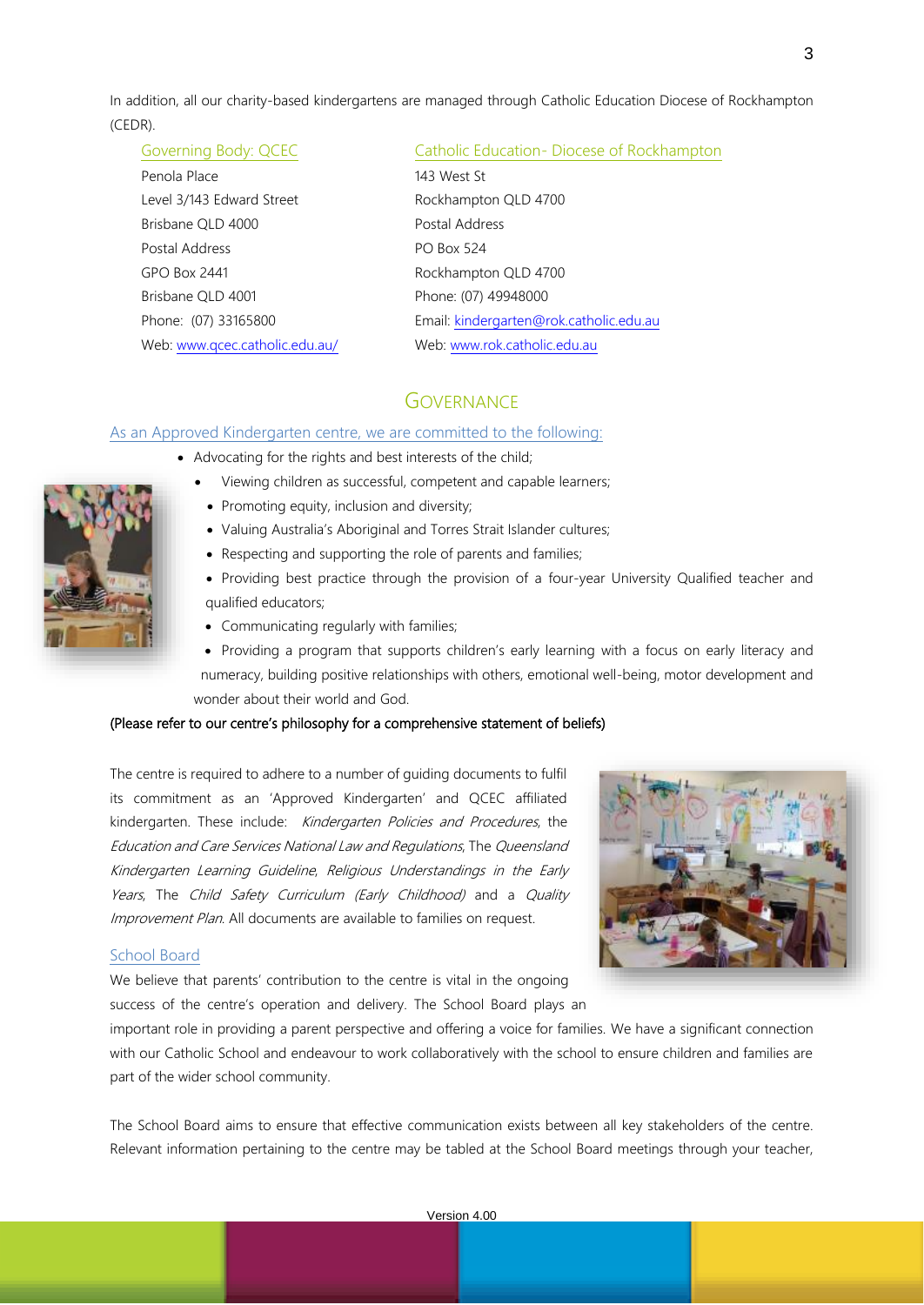written correspondence or parent representative. Please contact our kindergarten teacher if you wish to be involved in this body.

## Functions of the School Board:

- To liaise with the centre, school and other relevant bodies so that mutual understanding of the centre exists and opportunities to work together are identified.
- To assist management to identify any particular needs or issues relevant to the centre and assist in the suggestion of possible solutions.

## LEGISLATIVE REQUIREMENTS

A National Quality Framework provides guidelines to support kindergartens to achieve the highest of standards in all areas of education and care. Details of The National Quality Framework can be found at [www.acecqa.gov.au.](http://www.acecqa.gov.au/)  The Department of Education Early Childhood has been appointed as Queensland's Regulatory Authority to work closely with centres to ensure the best outcome for families and children.

#### Qualifications

Our centre has university qualified early childhood teachers and assistants, who hold qualification in early childhood. Information regarding the person who is in the role of the 'Responsible Person' will be clearly displayed for all families to view.

It is a legislative requirement that ratios are maintained at a level of one educator for every 11 children.

## FAMILIES AND COMMUNITY

#### Family Involvement

Our centre has an 'Open Door Policy' to authorised family members, which means you are most welcome to join in our kindergarten program with your child.

A continuing exchange of ideas and information is important and enhanced with open communication and we welcome any suggestions or comments you may have.

Your involvement in the centre can vary depending on your availability. Any contributions of time or donations (e.g. containers for collage, dress-ups, old kitchen utensils for sand play etc.), will be very much appreciated. Some of the ways you can become involved in your child's kindergarten experience, include: story-telling; assisting with preparation of resources; sharing any talents/interests that you may have; participating in working bees; demonstrating a skill that you may have such as cooking; carpentry etc. with the children; offering your professional knowledge with educators and children; partaking as an active Board member; supporting children in the experiences etc.

As parents of children enrolled at our kindergarten, staff recognise that you are the primary educators and carers of your child. The participation of parents can help ensure that the centre is responsive to the needs and wishes of families.

### Community Involvement

Where possible, our program includes events, celebrations, knowledge and cultural experiences from the wider community. We are very excited about exploring the unique cultures of all our families. Families are also asked to share their understanding of their local community with the centre so that these can be embedded into the daily program.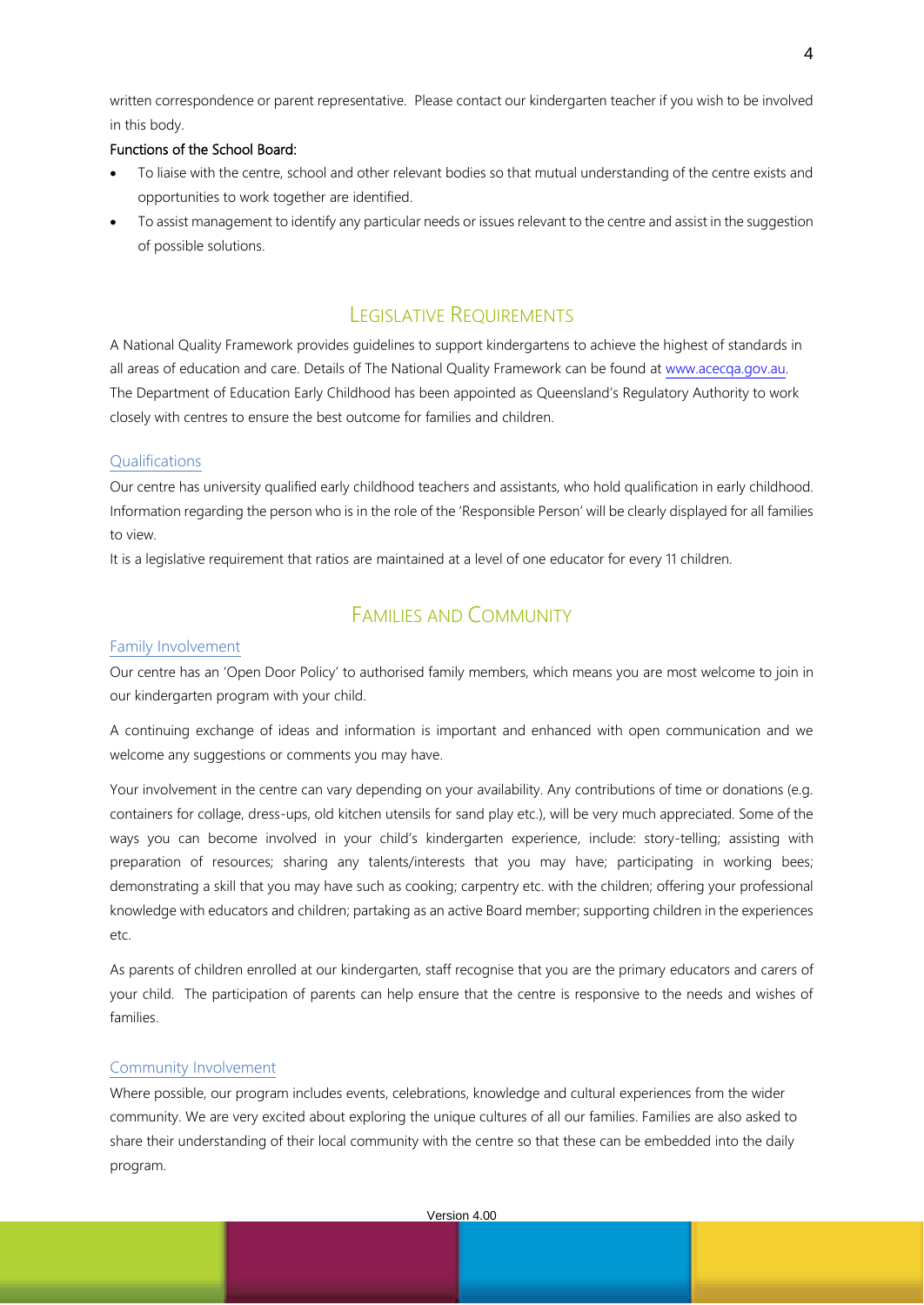### Parent/Carer Rights

- To know that the centre has in place provisions for your child to participate in a safe and welcoming environment
- To visit the centre prior to your child commencing, and during the child's attendance at the centre and at a suitable time, to discuss your child's progress with educators
- To view and contribute to the centre's philosophy and goals
- To view and contribute to the review of Policies and Procedures that oversee the operation of the centre
- To be involved in providing feedback
- To receive regular information from the centre, be it by print, electronic media or other means that are deemed appropriate (e.g. where English is a second language)
- To collaborate and consult with staff regarding your child in a confidential environment
- To be provided in the enrolment package, the centre's contact details, opening times, grievance procedures and any relevant governing authority information
- To receive information on workshops, functions and any other information which may be of benefit to your family or impact on care practices
- To receive updates on current research regarding health and safety practices (e.g. immunisation, sun safety, nutrition, best sleep practices etc.), child development and play, as made available to the centre
- To express concerns in alignment with the centre Policies and Procedures, and have these addressed in a timely and respectful manner
- To be informed of confirmed contagious diseases that may have been identified at the centre;
- To be informed of emergency and evacuation response procedures
- To access current information about community services and resources to support parenting and well-being
- To have access to the records and planning kept in relation to your child
- To receive the 'Dealing with Medical Conditions Procedure' if your child has a medical condition that requires a management plan
- To view up-to-date information on staff qualifications, the name, contact details and position of the responsible person on duty, Nominated Supervisor, Approved Provider and Educational Leader
- To view and contribute suggestions that may inform centre programs
- To be involved in the ongoing 'Quality Improvement Plan' process and view the outcome of this cyclic review process incl. the centre's Assessment and Rating



### Parent/Carer Responsibilities/Code of Conduct

Parents/carers,

- Have a personal responsibility to enrich the centre by their support and cooperation, utilising the structures offered for parental participation
- Have a responsibility to support the efforts of staff in maintaining a safe and respectful environment for all children
- Support the Christian ethos and values of Catholic Education Diocese of Rockhampton
- Engage with other children and all attending the centre in a friendly and respectful manner
- Avoid inappropriate use of language, tone/volume of voice and/or physical contact with others whilst at the centre
- Follow the centre's Policies and Procedures e.g. Child Protection and Health and Safety Procedures
- Ensure the confidentiality and respect of children, educators and families as they engage in experiences at the centre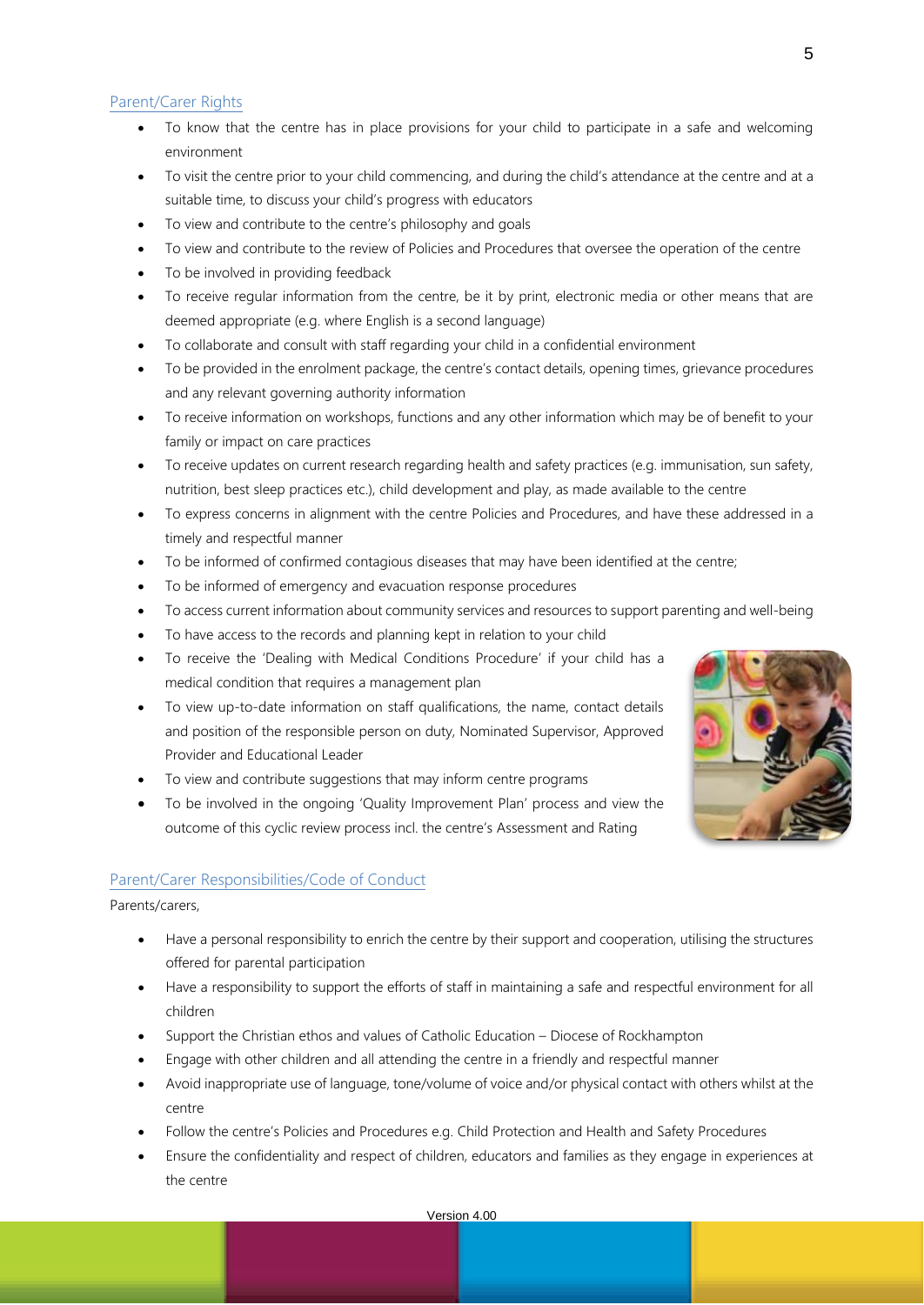- Follow the Family and/or Volunteer Grievance Procedure notification of any incidents/concerns at the centre
- If requested to leave the centre by the Nominated Supervisor or delegate, please do so in a timely and respectful fashion
- Work cooperatively with staff in developing and implementing a Resolution Support Plan, as required
- To sign children in and out on a daily basis and to make sure no unauthorised person is sent to collect a child without first providing written approval
- To notify the centre of any confirmed contagious disease or illness that your child may have been in contact with or has contracted
- To keep your child home if you are aware or ought to reasonably know that your child has, or may have, a contagious condition (Public Health Act s 161)
- To value the individuality and uniqueness of your child and other children attending the centre
- To approach the teacher if there is a concern involving another child
- To collect children by the centre's closing time
- To notify staff of any medical/dietary or personal needs of your child through regularly updating your child's enrolment information in writing
- To supply all medication required for your child (with the knowledge that staff will not collect medication from a third party, unless supplied to the centre by the parent or the child's authorised person)
- To notify the staff in writing of changes to or cancellations of bookings
- To make regular payments of fees and to ensure accounts are settled in full (and if applicable, pay any outstanding fees e.g. a late fee)

## With regard to the above Rights and Responsibilities, all stakeholders are encouraged to sensitively address any concerns, whilst respecting the dignity and well-being of all involved. The Early Learning & Care Consultant is also available to support children, families and educators through this process – 07 49948036.

It is essential that all such processes be undertaken in a respectful and professional manner. Signed and dated hard copies of all letters, meeting notes and records of conversations will be kept on file.

The Nominated Supervisor has authority to address behaviours and conduct which may include the decision to suspend or terminate an enrolment for any cause judged to be sufficient.

### Family Concerns and Feedback

The centre welcomes family feedback and ideas for the future development of the program. If parents wish to raise a concern, please advise the teacher as soon as possible so that all those involved can work together to find positive solutions. The teacher will organise a time that is convenient for all involved to discuss any concerns or feedback. If necessary, the teacher will arrange for an investigation into any complaint and take reasonable actions to resolve issues raised.

It is a parent's right to contact the centre's management and the relevant government agencies if they have any concerns. All those involved in any grievance procedure are expected to behave in an appropriate manner. To ensure confidentiality and to respect the dignity of those involved in the process, discussions relating to a grievance should not be discussed within the vicinity (hearing distance) of children or parents and staff not directly involved.

#### Family Grievance Procedure:

- If you, as a parent/carer have concerns pertaining to the centre, you are encouraged to raise the matter with the kindergarten director.
- If your concern is not resolved, you can contact the Early Learning & Care Consultant at:

Address: 143 West St, Rockhampton, QLD 4700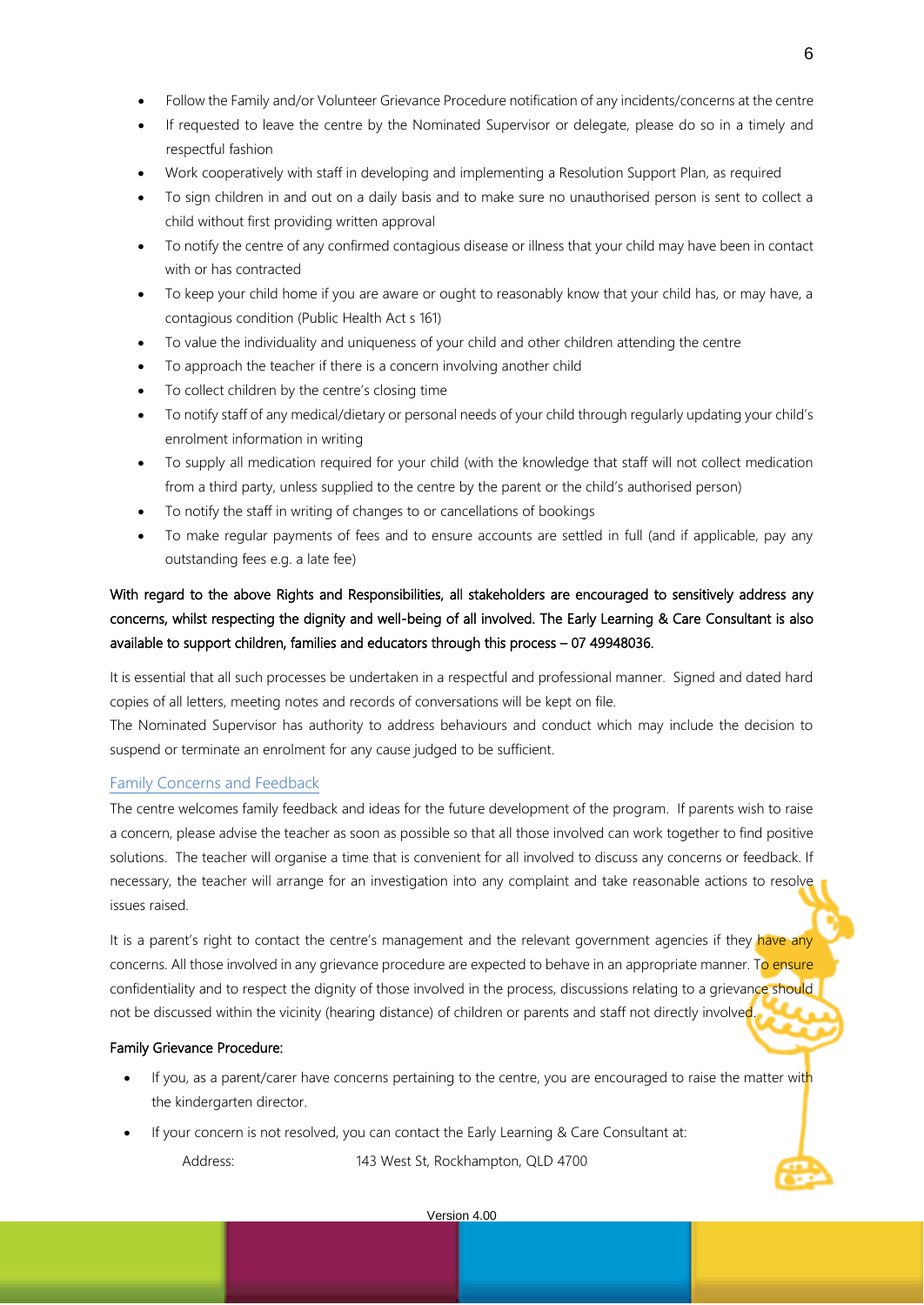| Postal Address: | PO Box 524, Rockhampton, QLD 4700 |
|-----------------|-----------------------------------|
| Email:          | kindergarten@rok.catholic.edu.au  |
| Phone:          | 07 49948036                       |

- If you consider that the Early Learning & Care Consultant was not able to adequately address the concern, you can contact, in writing, the Assistant Director: Administration, at the above address.
- In the event that you are not satisfied with the outcome, the following authorities may be of assistance:

| Department of Education | Australian Children's Education and Care Quality Authority |                                       |  |
|-------------------------|------------------------------------------------------------|---------------------------------------|--|
| PO Box 15033            | Address:                                                   | Level 6, 175 Liverpool Street, Sydney |  |
| CITY EAST QLD 4002.     |                                                            | <b>NSW 2000</b>                       |  |
| ecec@ged.gld.gov.au     | Email:                                                     | enquiries@acecqa.gov.au               |  |
| 13 QGOV (13 74 68).     | Phone:                                                     | 1300 422 327                          |  |

### Methods of Communication

From time to time, important information will be displayed for families at the centre, associated school, Catholic Education or parish newsletters. In our designated parent information area you will find a selection of brochures and fact sheets on various topics relating, but not limited to, child development, child protection, health and nutrition, bullying, inclusion, diversity and community resources.

The centre may use a variety of media to keep parents informed of changes happening in relation to legislation or centre operations, introducing new staff, updating information on staff professional development as well as any other information relevant to the children and the centre. Primarily, the centre will use an online learning management system (OLMS) e.g. Storypark.

All families have access to our online Family Portal where relevant information is available regarding parenting, child development, environmental considerations etc.: [https://sites.google.com/rok.catholic.edu.au/rok-elc](https://sites.google.com/rok.catholic.edu.au/rok-elc-family/home)[family/home](https://sites.google.com/rok.catholic.edu.au/rok-elc-family/home)

We also encourage parents to view our collections of pictures and other items of interest created by the children and displayed throughout the centre.

### Early Learning Languages Australia Program

The kindergarten participates in a Chinese Language Program where children are encouraged to learn this language as part of the everyday kindy program. Learning a language from an early age has many benefits, including:

- development and strengthening of literacy skills that are transferable across other areas of learning
- enhancing communication and social skills
- improved critical thinking and problem-solving skills
- becoming aware of and developing an understanding of other cultures

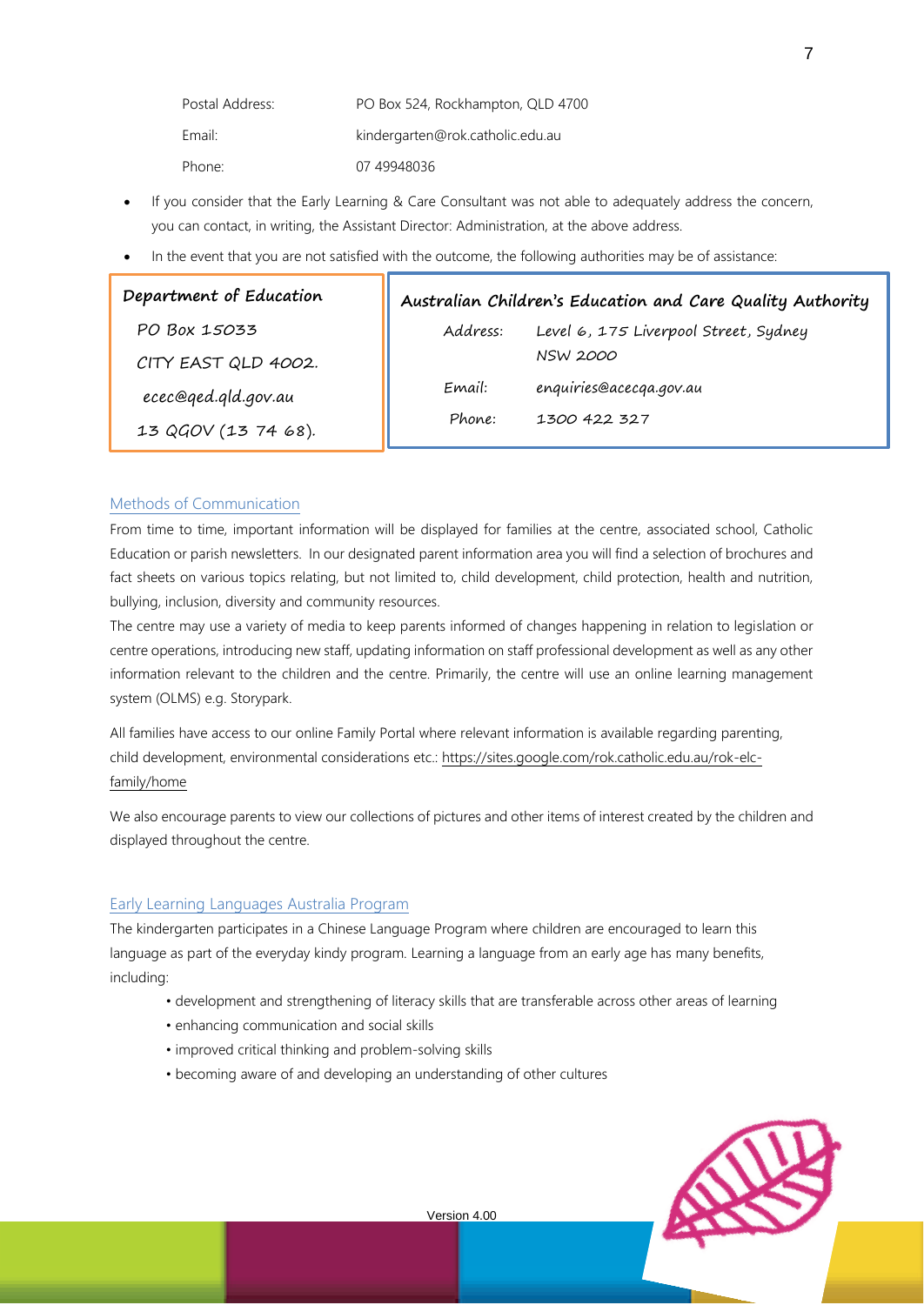# OUR CHILDREN

## Respect for Children

Our Kindergarten is a place where the children, teachers and parents are respected for their individual differences and the unique qualities of them make to our community of learning. Our daily programmed-experiences focus on the learning and development of each child and acknowledge that all children are on their own journey.

The dignity and rights of the child are respected at all times. The centre promotes positive relationships and citizenship and therefore supports children in making responsible decisions and choices.

Physical, verbal or emotional punishment including corporal punishment or discipline that humiliates, frightens or threatens a child is totally unacceptable and is not permitted or justified as a means to guide behaviour at our centre.

Educators endeavour to:

- Provide an environment that enhances the mental and physical health of the child, stimulates the child's involvement in experiences and encourages self-esteem and a sense of achievement
- Provide support for children to make responsible choices through a decision-making process
- Provide children with uninterrupted play periods where they can become fully involved in and complete their projects
- Ensure that interactions with the children are always genuine, equitable and sensitive.
- Encourage the child to learn about their own rights and develop a respect for the rights of others including showing empathy towards others
- Ensure instructions are age appropriate and from a strengths-based approach e.g. "Please walk," instead of "Don't run!"
- Provide security by displaying a collaborative routine
- Ensure confidentiality when discussing children's learning and development
- Follow the Policies and Procedures of the centre

We ask that families support these approaches whilst at the centre.

## Inclusion and Diversity

Educators endeavour to:

- Provide a variety of experiences that encourage the participation of all children
- Support each child's social and emotional well-being through the provision of responsive and genuine interactions with educators and peers
- Offer opportunities for success and challenges in the kindergarten environment
- Cater for children from all cultural backgrounds including any routine considerations, food provisions and additional communication requirements
- Provide a wide variety of educational resources to support learning and development
- Support the inclusion of children with disabilities and learning support requirements to ensure the child's best interests are central to all decision-making (parents are also asked to work collaboratively with the kindergarten teachers to provide an opportunity for their child to engage in a positive kindergarten experience)

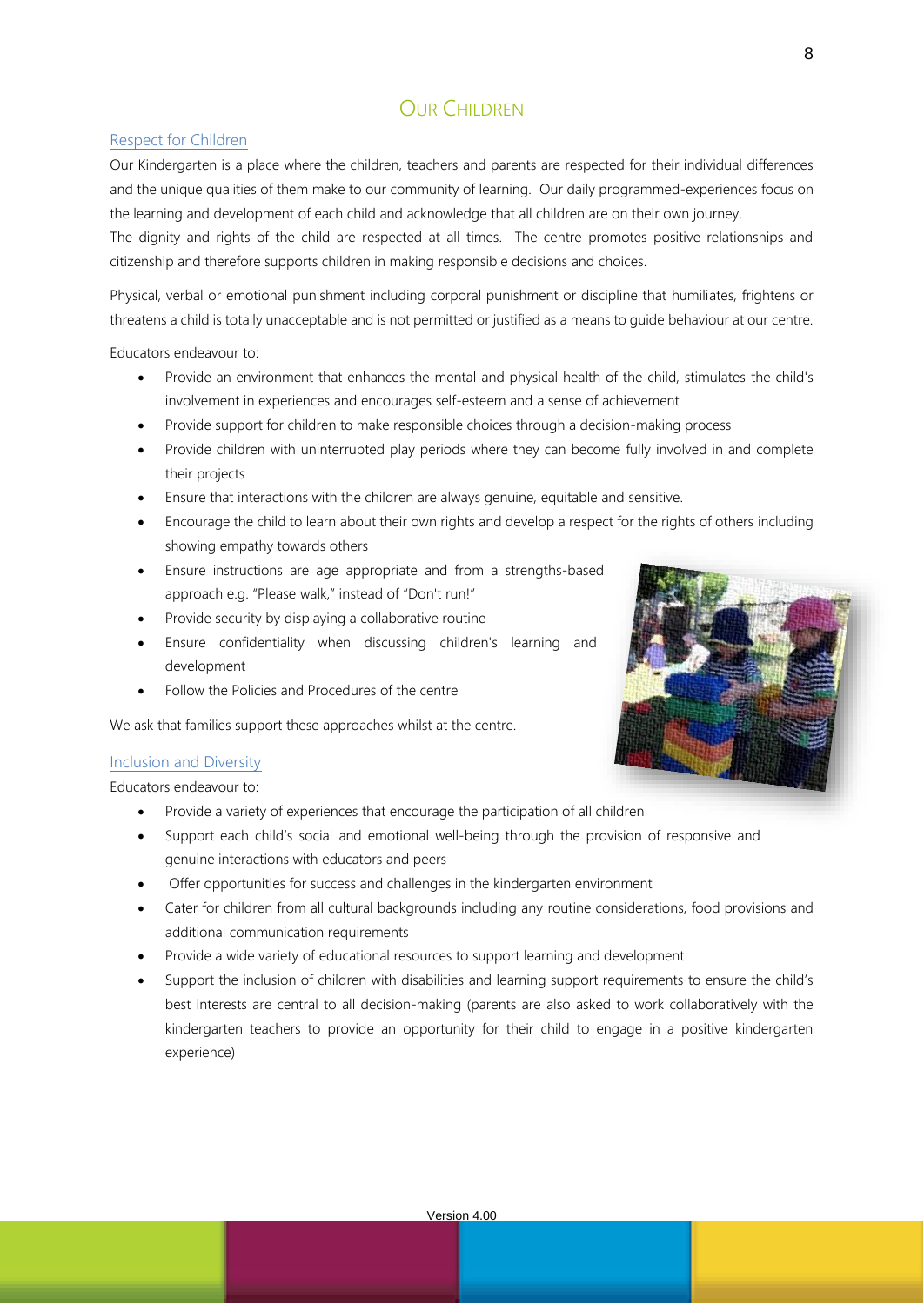• Liaise closely with families, and with permission, associated professionals, to provide appropriate adjustments to ensure all children have access to experiences

## Children's Rights

- To a supportive environment where they are seen as unique as well as part of community
- To have fun and feel comfortable in expressing themselves so that they have a voice
- To be treated justly and with courtesy and respect
- To be connected with and contribute to their world
- To be seen as capable of succeeding
- To be treated equitably
- To play and be challenged in a safe environment
- To contribute to and be involved in the program and the centre's environment
- To be offered learning experiences that allow them to explore, create, develop, imagine, share and reflect

## Children's Responsibilities

- To interact with others in a courteous, respectful and empathetic manner
- To show care for their own belongings, those of others and of the centre
- To cooperate within the community of learning to contribute as an active member and citizen
- To be active agents of change where they contribute to the program and offer suggestions to inform learning (teachers embed appropriate learning and development considerations into the experiences)
- To follow, with the guidance of educators, the legislative requirements whilst at the centre e.g. health and safety procedures

### Child Concerns

The centre respects and supports all children's rights to express their concerns and grievances. Staff will actively listen to and encourage the children to express their likes, dislikes, concerns or feedback regarding any aspect of the centre's operation during planned and spontaneous activities.

## All contributions from children are respected, and where possible, embedded in the centre's program. Children's concerns and feedback will be acknowledged and followed-up respectfully.

## Anti-Bullying/ harassment

All children have the right to attend the centre, free from bullying and/or harassment by others. Families of children who are found to be bullying or harassing others will be asked to work collaboratively with educators to form a 'Positive Resolution Management Plan' to support their child to develop socially appropriate behaviours. This may include reviewing the enrolment status, attendance hours (when support personnel are available) at the centre, as all members of the community have a right to feel safe within the kindergarten environment.



### Child Protection and Reporting

Child protection is everyone's business. As adults, we all have a responsibility to care for children and young people and to protect them from all forms of harm as well as to positively promote their welfare. Catholic Education in the Diocese of Rockhampton seeks to continue its adherence to legislative requirements and duty of care to children by a commitment to the implementation of child protection strategies and procedures. If families and/or educators have any concerns regarding

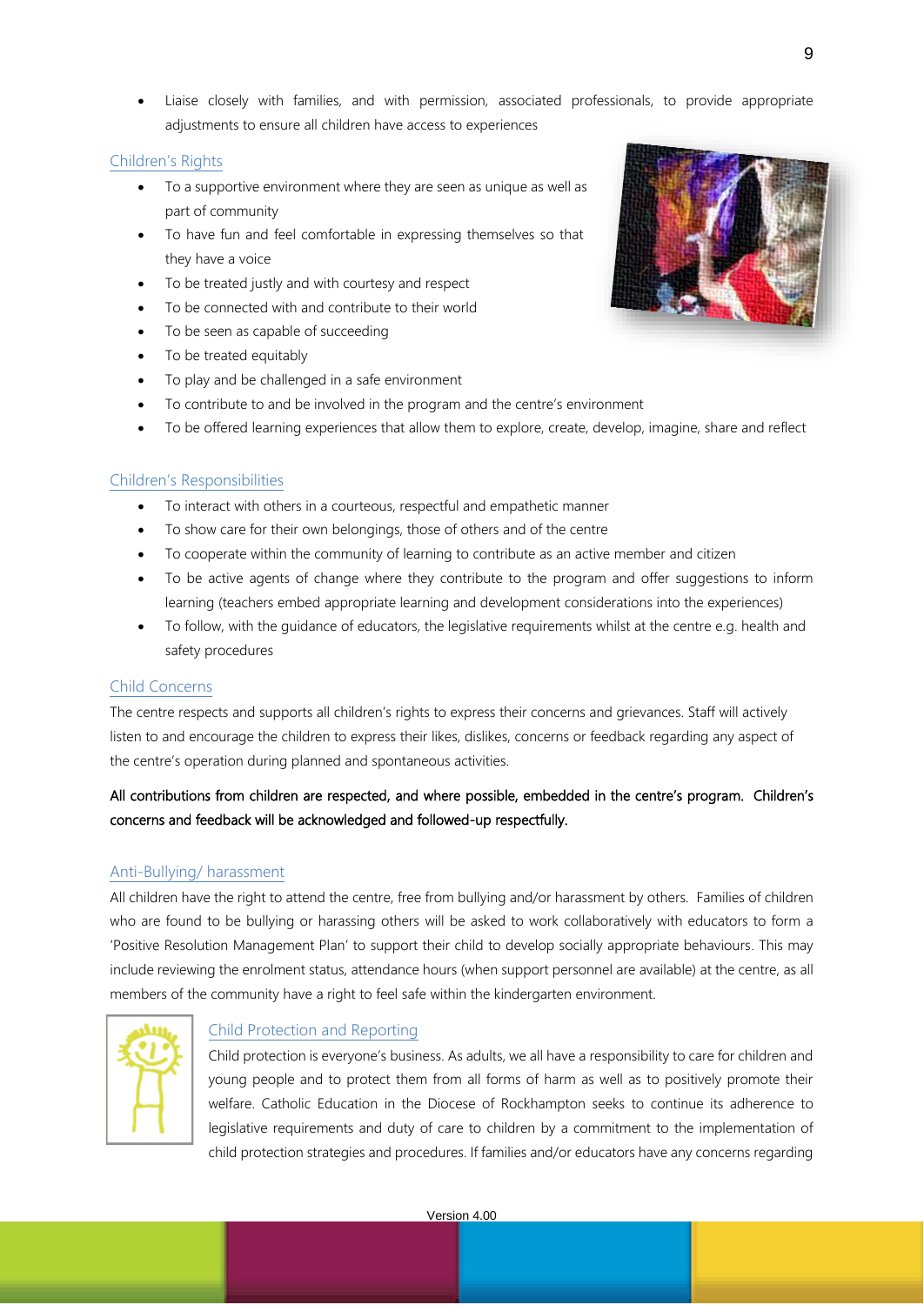child protection, they are encouraged to contact the Student Protection Officer at the Diocesan Catholic Education Office: 0749948000.

During our Family Information Power Point all parents/carers will be informed of our obligation as educators to report any harm or suspected harm of a child to relevant authorities. Additional resources can be found on our Family Portal: [https://sites.google.com/rok.catholic.edu.au/rok-elc-family/home.](https://sites.google.com/rok.catholic.edu.au/rok-elc-family/home)

All staff at our kindergarten hold a current Positive Notice Blue Card and have undergone a criminal history check. As part of the Law and employment in Catholic Education, Child Safety Procedures require all educators in kindergartens to report any suspicion or evidence of harm to a child. Under the Law, the Police and Child Safety conduct investigations of this nature. This is not the role of our staff. Therefore, staff will be directed by these authorities in the event of an incident regarding serious child safety concerns.

## Toys & Personal Items

Children and families are strongly requested not to bring toys or personal items to the centre. The staff take no responsibility for loss or damage to personal items.

If children bring items from home for show & share purposes, in consultation with parents, we will endeavour to provide a place for safe storage.

## Enrolment

The centre is required to maintain a record of each child's details to ensure the safe and appropriate education of children, and compliance with legislation. Children may enrol into any kindergarten at the commencement of the year a child turns 3 years. However, children who are in the year prior to the commencement of school, will be given priority.

The centre adheres strictly to the Enrolment Procedures, priority of access guidelines. Parents are encouraged to request a copy of this procedure if they seek further information regarding enrolment procedures.

## Rostered Days

Children will be offered rostered days at the commencement of enrolment. Causal bookings are only accepted if there are places available and appropriately qualified staff to work with the children.

This is particularly relevant for kindergarten children who attend Outside School Hours Care (OSHC), as these services are obligated to ensure there is an appropriate ratio of early childhood qualified educators to the number of kindergarten children present, on any given day.

## Priority of Access Guidelines - Kindergarten

Priority will be given to children who are of the eligible kindergarten age i.e. children who are at least four years old by June 30 in the year they participate in the program. Full-time places to kindy-age children may be offered if places are available after all kindy-age children have been placed. Finally, children who are 3 years will be offered a place at our centre.

To calculate your child's kindergarten year, go to [www.earlyyearscount.earlychildhood.qld.gov.au/kindy-calculator/.](http://www.earlyyearscount.earlychildhood.qld.gov.au/kindy-calculator/)  Evidence of your child's date of birth must be provided prior to enrolment.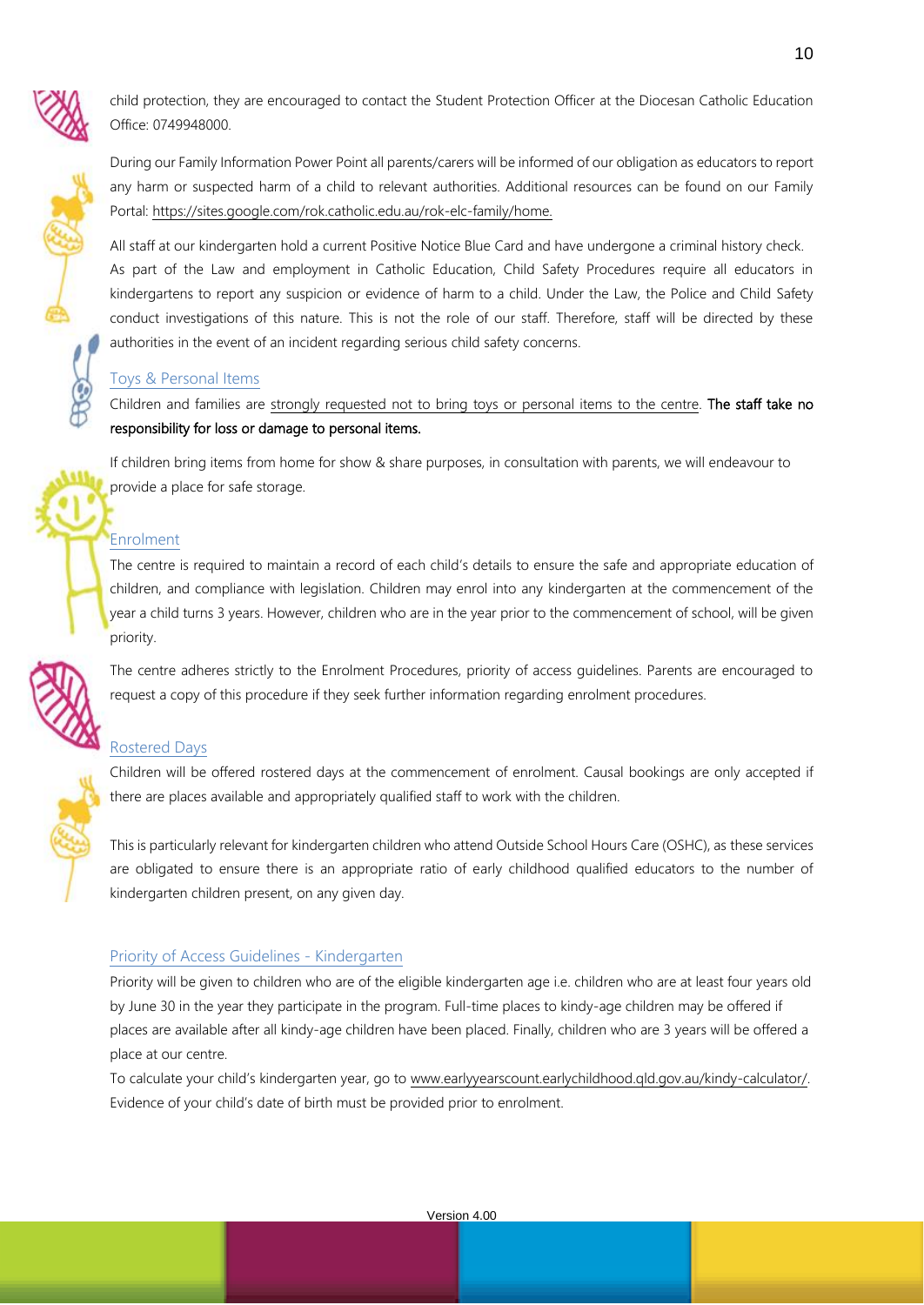### Signing In/Out

- A child may only leave the premises under the following circumstances:
	- a parent or authorised nominee (as identified on the child's enrolment form) collects the child
	- a parent or authorised nominee provides written authorisation for the child to leave the premises
	- a parent or authorised nominee provides written authorisation for the child to attend an excursion
	- the child requires medical, hospital or ambulance treatment, or there is another emergency.
- All children will be signed in and out by a parent or an authorised person (as identified on the child's enrolment). Educators of the service are also authorised to sign your child in and out of Catholic Education centres/services/schools on your behalf (refer to Terms and Conditions of Enrolment).
- In addition, the authorised person signing a child in or out on the attendance sheet must: Note the time; print their name; and record their signature.
- Responsibility for the child by centre personnel begins when the child is signed in by an authorised person. Responsibility ends when the child is signed out by a parent or an authorised person.

Our kindergarten is a charity-based kindergarten. This means that all our funds go directly back into the operation of the kindergarten. We receive a small contribution per child from the State Government through the \*\*Queensland Kindergarten Funding Scheme as well as family fees. This is the only source of income for our kindergartens and therefore, it is important that families support the kindergarten by keeping up-to-date with fees.

Fees are calculated on an annual basis and a statement is forwarded to families every term. We ask all families to pay via our direct debit plan as our fee collection processes are conducted at the Catholic Education Office in Rockhampton (0749948095) on behalf of the kindergartens. This takes the burden off our kindergartens to implement fee collection. All days booked at the commencement of the term must be paid for, regardless of whether your child is in attendance.

Families will be required to pay for all enrolled days, including those that fall on a public holiday or pupil-free day, as these are accounted for in the extra hours offered every day (we are only required to operate for 600 hours and cover all additional closure days over the year).

There is a fee concession through QKFS Plus Kindy Support Subsidy for those families who, fall into one of these criteria:

- hold a concession card (with the kindy child's name on the card a copy of the card must be provided),
- children who identify as Aboriginal, Torres Strait Islander or South Sea Islander
- those children who are triplets (this only applies to children who are kindy-age i.e. children in their year before commencing school)

\*\*QKFS, as outlined by the Queensland Government, only provides fee support to Approved Kindergarten Centres for kindergarten-age children. Children who attend additional days or children who are not of the eligible kindergarten-age are subsidised by the kindergarten. Families contribute less than 1/3 of the loss of funding from the QKFS funding with the centre covering the remaining 2/3 of the loss.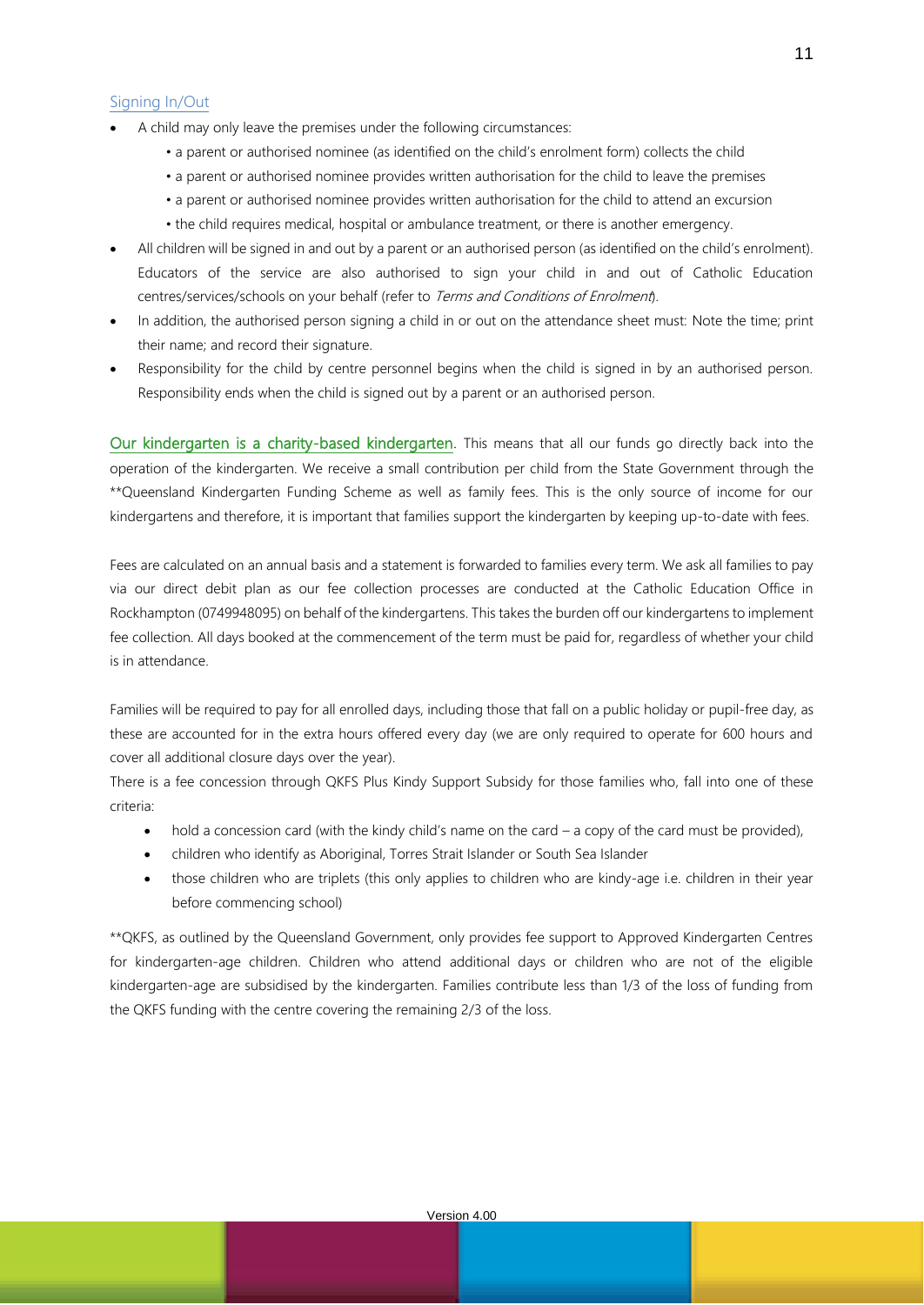### Orientation and Parent Session

On completion of the online Enrolment Form and payment of the enrolment fee, the teacher will verbally discuss with each family the general operations of the centre, highlighting various aspects of the program.

A parent session will include information about the following: introduction of staff, the kindergarten program, participation of families in the centre's program, governance structures, sign in/out



procedures, fee payment options, location of the parent area, location of relevant documents, Policies and Procedures etc.

Supporting children in their transition to kindergarten, will include an orientation session for you and your child. This will continue when they start kindy to be guided through the various routines and experiences offered, as part of the kindergarten program, with significant support from teachers.

# HEALTH & SAFFTY

The centre's Health and Safety Procedures will be adhered to by everyone entering the premises. The Kindergarten Director and staff will ensure the centre is a safe and healthy environment. This is in accordance with the Work Health and Safety Act & Regulations 2011.

### Families and visitors will be expected to:

- Be accountable for their actions and be willing to cooperate in supporting a healthy and safe environment at the kindergarten.
- Be accountable for the health and safety of children.
- Observe and practise personal safety while at the centre.
- Report any unsafe situations or faulty equipment to the teacher or assistant at the centre.
- Report any serious injury, dangerous occurrence or near miss to the teacher or assistant as soon as practicable.
- Avoid actions that have the potential to place at risk their health and safety or others.

### Illness and Infectious Diseases

Children, who develop symptoms of an infectious illness or condition, will be isolated from contact with other children as soon as the symptoms are detected. Parents will be contacted for immediate collection. Children will be monitored by staff. Any child with symptoms of an infectious condition, when being signed in by parents, will not be accepted until all symptoms have abated or until a written clearance from a Doctor (in accordance with the National Health & Medical Research Council's Recommended Minimum Exclusion Periods) is sighted.

Such symptoms may include the following:

- Elevated temperature, flushed colouring, unusual pallor
- Coloured nasal discharge or repeated, severe coughing
- Stomach ache, vomiting or diarrhoea
- Red or discharging eyes or ears
- Undiagnosed skin rashes, sores or swellings
- Unusual activity levels, irritability, restlessness or fussy listless behaviour.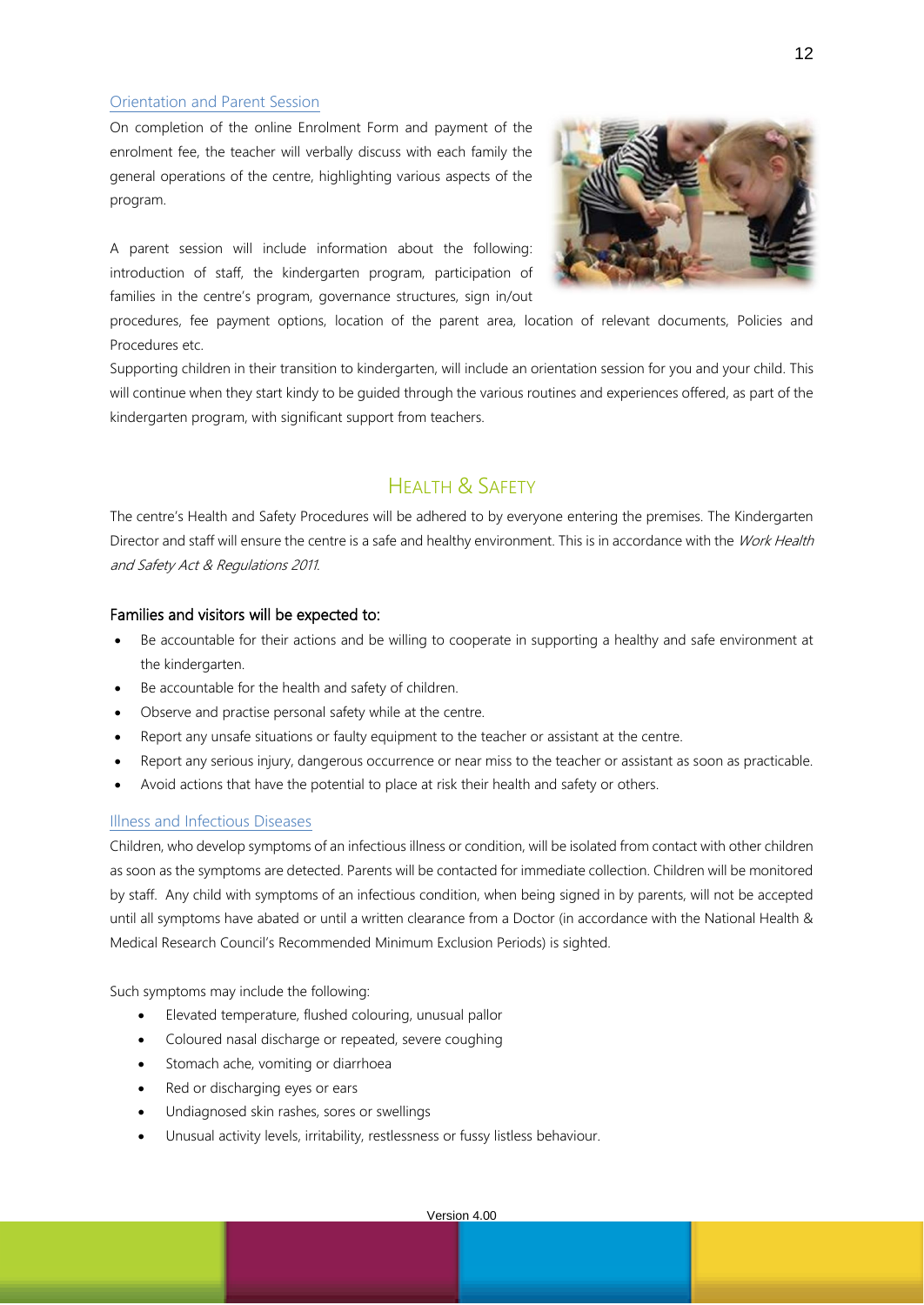At all times, the confidentiality of medical information about a child will be observed and only available to those personnel who are directly responsible for the welfare of the children.

#### COVID-19

Kindergarten arrangements are in place to allow staff and children to regularly clean their hands. Cleaning your hands regularly with soap and water or alcohol-based hand rubs remains a key component to prevent the spread of COVID-19. Hand sanitiser can be found at the entrance of the centre for parents and carers to use as they enter and exit.

Unwell children are not to attend the kindergarten site and parents/carers will be required to collect their child from kindergarten.

The Queensland Health Time Out sheet confirms that children displaying influenza-like symptoms are to be excluded until the symptoms have resolved.

The relevant symptoms are:

- fever
- a cough
- sore throat
- tiredness or shortness of breath

#### Handwashing

Hand washing is one of the most important aspects of "infection control" in all activities of life. Families are welcome to use centre hand washing facilities at any time.



#### **Nutrition**

The centre encourages families to send food and drinks that are nutritious and enjoyed by the children (see <http://www.nutritionaustralia.org/> for further details on healthy eating). Fresh water is available at the centre at all times.

The centre will encourage positive learning experiences during meal/snack times where appropriate food habits are developed in an appealing, social environment. The centre will offer opportunities throughout the year for children to experience food from different cultures through cooking activities. Food from home will not be reheated/cooked by the centre due to health and safety guidelines.

Please see our Nutrition Procedure for further information.

#### Special Dietary Needs and Allergy Awareness

The centre is supportive of special dietary requirements of children. Parents are encouraged to discuss their child's needs, including but not limited to, any food allergies, cultural or religious beliefs. The centre staff will attempt, where reasonable and practicable, to meet your child's dietary requirements.

A regularly updated list of children who have special dietary requirements will be placed in the food preparation area for staff reference.

13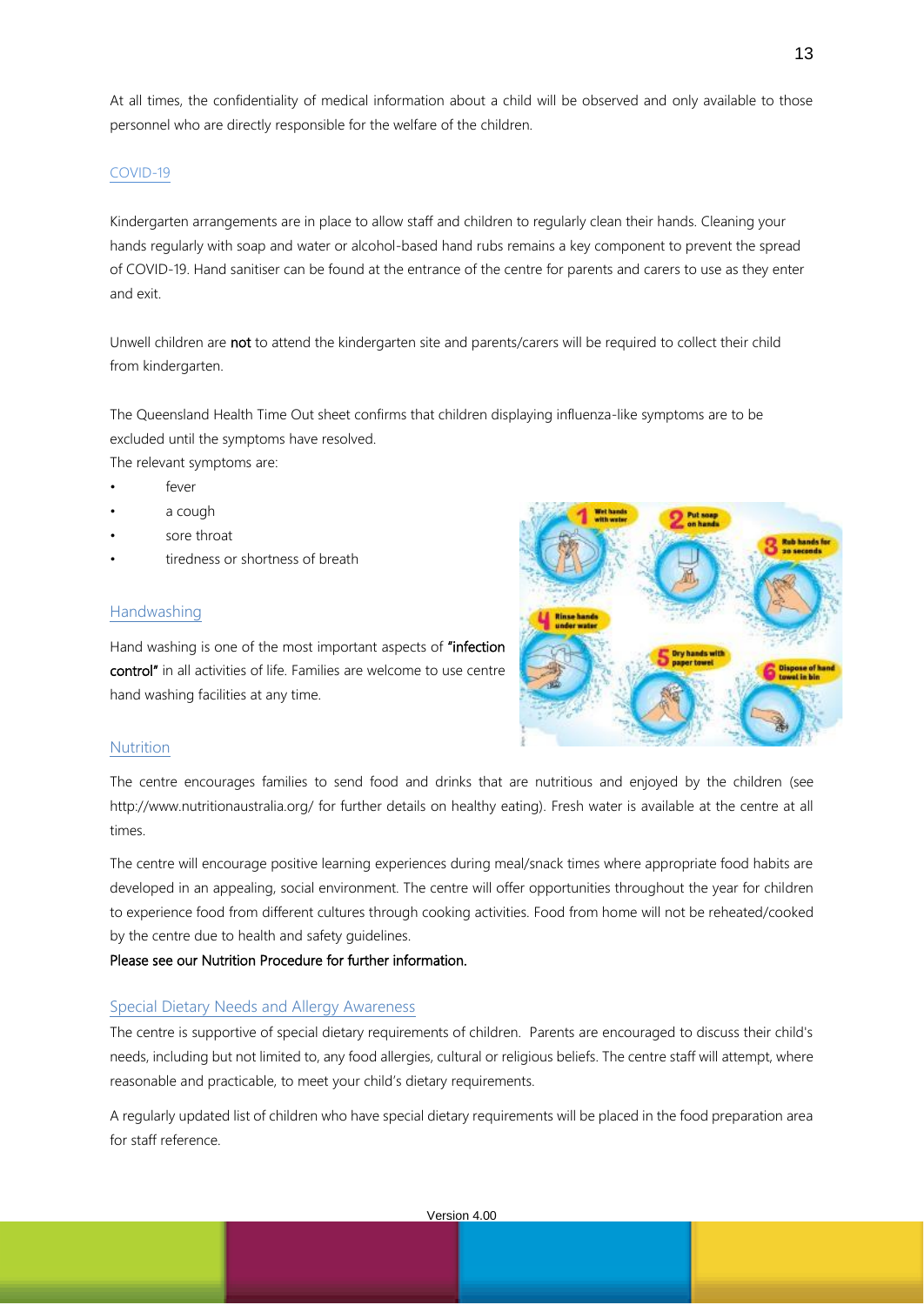Due to the serious allergic reaction that some products pose to some children, we strongly recommend families familiarise themselves with any allergens identified on our Alert Posters (displayed at the entrance to our kindergarten – where applicable). We cannot guarantee that a child will not be exposed to allergens, but we will attempt, where it is reasonable and practicable, to put appropriate controls in place.

## First Aid Facilities and Qualifications

First aid qualified staff and first aid will be available to children, staff and visitors in the event of an illness or accident. A staff member qualified in first aid, CPR, anaphylaxis and asthma is on duty at all times children attend the centre.

If an ambulance is required, parents will be contacted when it is safe to do so and as soon as possible. In the event of a medical emergency, a child may need to be transported by ambulance.

## Rest & Relaxation Time

Children at our centre have a planned time to rest and relax in a peaceful and calm environment. Parents are required to provide a sheet (see List of Requirements sent to all families prior to commencing kindergarten) to cover mats so that children can take time-out during their busy kindy day. This time may include meditation activities, puzzles, quiet reflective music, storytelling and/or sleeping time (some children may go off to sleep during this time – parents and educators will negotiate a suitable time for the child to sleep if this occurs).

## Medication and Medical Plans

Medication will only be administered if it is accompanied by an Authorisation to Administer Medication Form signed by a person who is authorised, and is:

- in its original container, bearing the original label and instructions and before the expiry or use by date
- with any written instructions provided by a registered medical practitioner.
- All medication will be kept by the staff and stored in a safe place.
- Parents are required to provide confirmation outlining when the last dosage of medication was administered.
- All medication will be administered and witnessed by a member of staff.
- All unused medication will be returned to parents (authorised person) on collection of children.
- Should your child require ongoing medication e.g. asthma relief etc. please provide the teacher with a copy of a care plan signed by a medical practitioner.
- Emergency medication such as an auto-injector or asthma puffer is to be supplied by families (spares are kept at the centre for emergency situations only).
- Parents are responsible for ensuring any updates are provided to ensure the staff are aware of any changes to care plans.

## Sun Safety

All who work and play at the centre are encouraged to be sun safe. We have in place certain measures to ensure that the children are protected from over exposure to the sun, (such as those outlined on the [Queensland](https://www.qld.gov.au/health/staying-healthy/environmental/sun/how)  [Government website\)](https://www.qld.gov.au/health/staying-healthy/environmental/sun/how):

Avoiding playing in the sun at high-risk times of the day

- Wearing a hat with a wide brim (provided by parents)
- Applying high protection (30+) sunscreen to skin when exposure to UV is high– instructions on the sunscreen will be followed (the centre provides sunscreen although parents may also choose to supply sunscreen for their child)
- Wearing a shirt, which covers the shoulders and upper back (i.e. collared shirts preferred)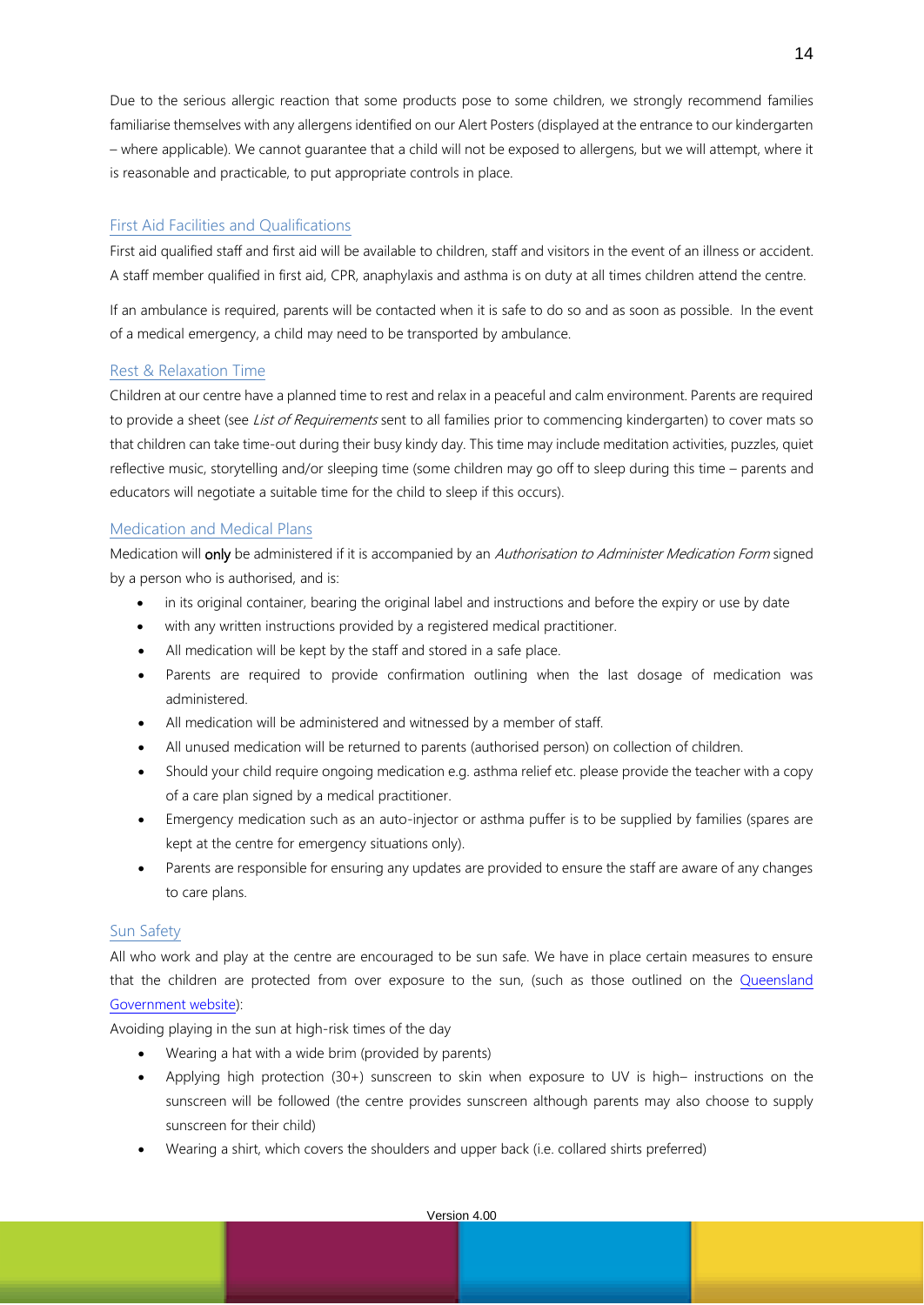

Children are recommended and encouraged to:

• Wear sunglasses with side protection to reduce exposure to reflected UV when UV index is at extreme range (not compulsory)

### Tobacco, Illicit Drug and Alcohol-free Environment



Consuming illicit substances and alcohol is not permitted on the centre's premises including entrances and car parks during operational hours.

The centre respects the need to provide a healthy and safe workplace and to ensure that children, staff and families enjoy fresh air. In accordance with legislation (National Law: Section 167; National Regulations: 82–83), this centre is a tobacco, illicit substance and alcohol-free environment and no person may use these substances on these premises.

### Emergency Response Procedures

To ensure the health and safety of all those who attend our service, we will conduct regular emergency response training procedures. Part of this process is to empower children to learn about keeping safe in a variety of contexts.

## PROGRAMMING

Our Kindergarten is committed to providing a quality program where every child's physical, emotional, spiritual and social needs are met in a safe, caring and supportive environment.



Our centre delivers an Approved Kindergarten Program (Queensland Kindergarten Learning Guideline developed by the Queensland Curriculum and Assessment Authority: <https://www.qcaa.qld.edu.au/kindergarten> ), the leading curriculum development agency in

Queensland. The Queensland Kindergarten Learning Guideline aims to maximise learning outcomes for children who participate in kindergarten programs in Queensland and provides specific advice to teachers about the development of kindergarten programs and monitoring of children's progress in their learning and development.

Children at our centre have access to a wide variety of stimulating, developmentally appropriate activities, including indoor and outdoor opportunities. Educators aim to collaborate with children and their families to provide meaningful play and learning opportunities that support their wellbeing, active citizenship and development. Children have choice and control over their learning as they are supported by educators.



Our program reflects an understanding of the importance of brain research and early childhood development. By the time children enter school, 90% of their brains are developed. Therefore, kindergarten is a critical time of learning and is not merely a preparation for school.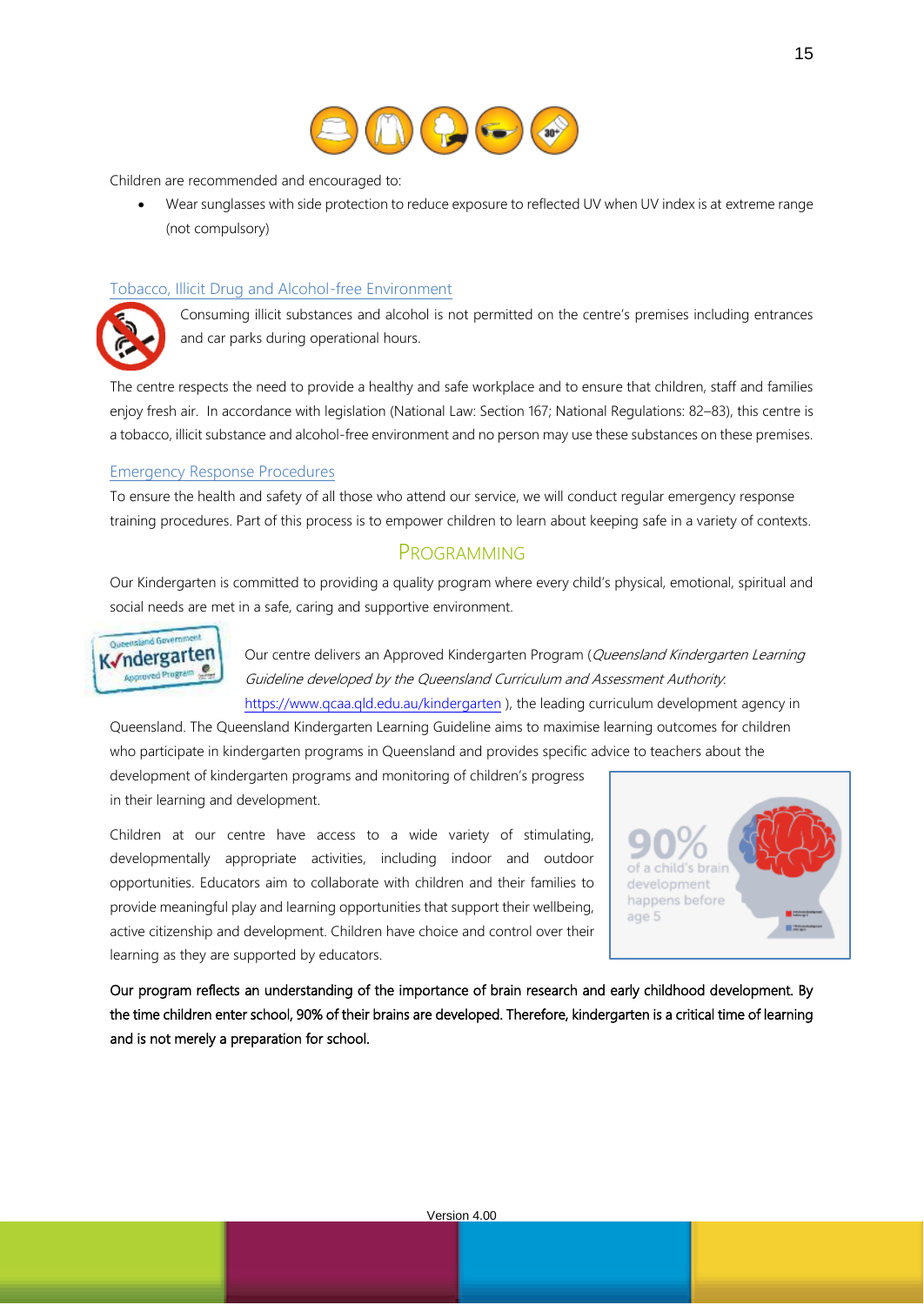

Current research indicates a child's brain is highly active when engaged in play, active learning and projects of interest. Hence, our programs offer children exciting opportunities to explore their world, through real-life experiences, literacy, numeracy, music, the arts, cultural activities, a languages program etc. You will be invited to participate, contribute, share and follow your child's learning journey at kindy. It is essential that children apply their understandings across a variety of contexts to make meaning. We, therefore, encourage families to engage with teachers in conversations about the continuity of learning between the home environment and kindy.

A daily program will be displayed within the centre for families to offer their contributions. Centres welcome family contributions to aspects of the programming including: evaluation of the program, through their suggestions, donations of resources, equipment, and participation in experiences.

The programs will be evaluated regularly and will include feedback, suggestions and input from parents, children, staff and the community. Programs are designed to meet the changing needs of the children and are flexible. Included is information collected from parents via regular and ongoing conversations with families, the Enrolment Form, Family interviews, Child Portfolios, Child Continuums etc.

At the end of the kindergarten year, families will be asked to contribute to their child's Transition Statement. The Transition Statement is a 'point in time' profile developed by educators, families and children outlining the progress and achievements of each child. This statement of your child's learning journey can be shared with the school prep teachers, if you elect. Transition Statements are sent out to you in the month of November, in your child's kindy year. The statements align with each child's Continuum of Learning and Development. Families are encouraged to ask about their child's journey on the *Continuum* throughout the year.

#### **Excursions**

Kindergarten programs may at times include excursions into the local and wider community, which extends the program by offering new learning experiences, in differing social contexts and interactions with those in the community. These excursions will take into account the age, interests and abilities of the children. Going on an excursion is intended to make connections for children with what is a focus in the kindy program.

It is our priority to adequately supervise children at all times during any excursion and therefore, the adult to child ratios will reflect this commitment when planning to leave the school campus.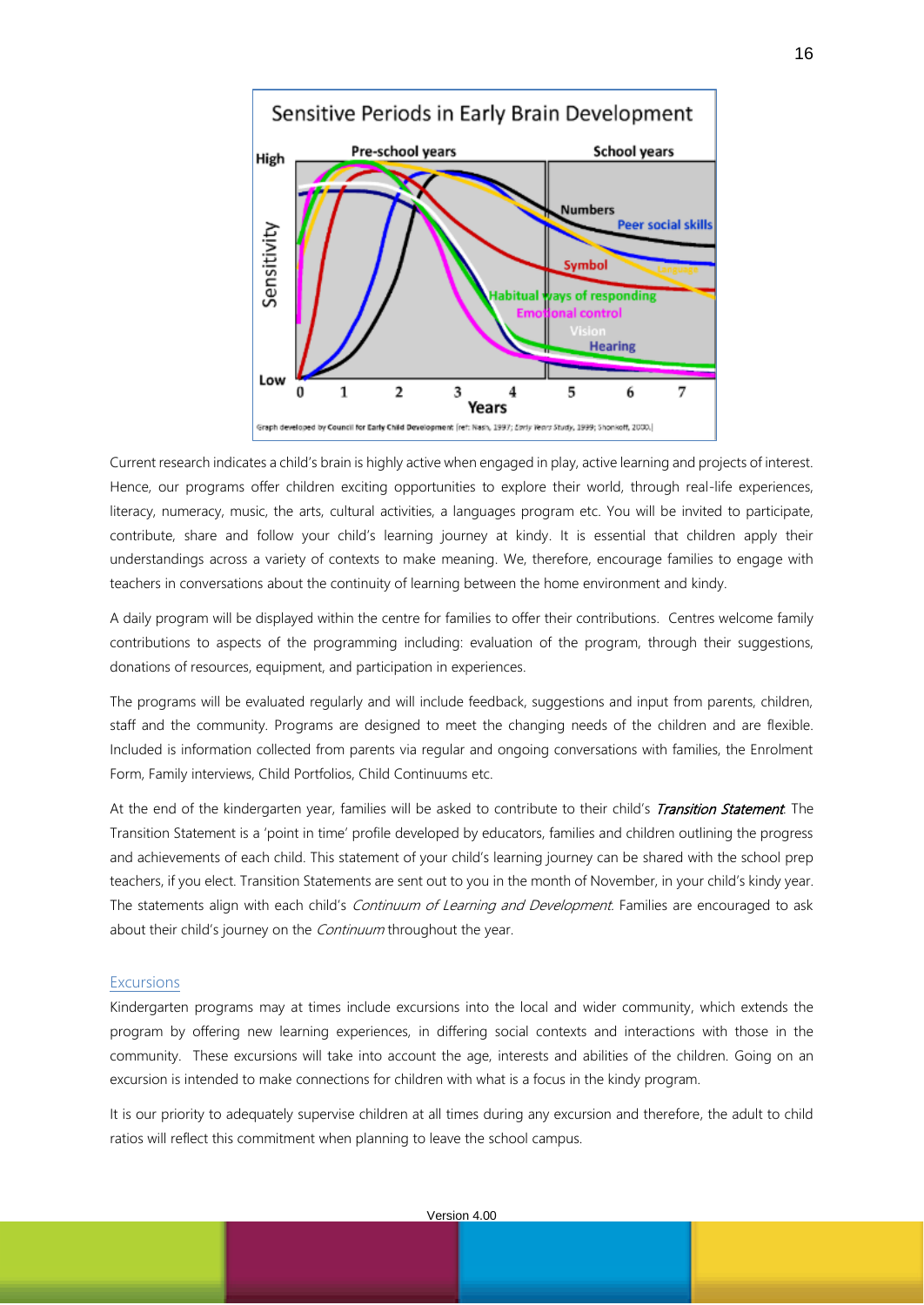As our centre is located close to our Catholic School, we advise that we will be regularly visiting the school throughout

the year. This offers children an opportunity to familiarise with the school and transition smoothly into prep. These visits will include library lessons, liturgies, prep transition, Under 8's Week celebrations etc.



### Quality Improvement Plans

The aim of the centre is to work through a process of ongoing review and improvement

to achieve high quality standards across the kindy. Our Quality Improvement Plan (displayed at the entrance to the centre) is a gathering tool to record all the strengths and areas for improvement in the kindy. We ask that our families participate in the collation of this document by engaging in any way they are able throughout the year.

The regular review and update of policies and procedures, handbooks, the centre's philosophy, the program and various processes involves all our kindy stakeholders.

Current ratings for each Quality Area in the National Quality Standard and the overall rating of the centre will be displayed for families to view at the entrance to the kindy when the centre has completed its Assessment and Rating.



## FAMILY WEBSITE RESOURCES OF INTEREST

Please click on the title and it will link to the desired site.

- [Queensland Curriculum & Assessment Authority](http://www.qcaa.qld.edu.au/kindergarten)  Kindergarten Curriculum
- [Brain development and Well-being](http://www.kidsmatter.edu.au/sites/default/files/public/KidsMatter-Early-Childhood-neurodevelopment-web.pdf)
- Lifting our Game Latest research on the importance of preschool
- Parents and Friends Federation
- [Queensland Government Support Page on Raising children](http://www.qld.gov.au/families/babies/advice/pages/resources.html)